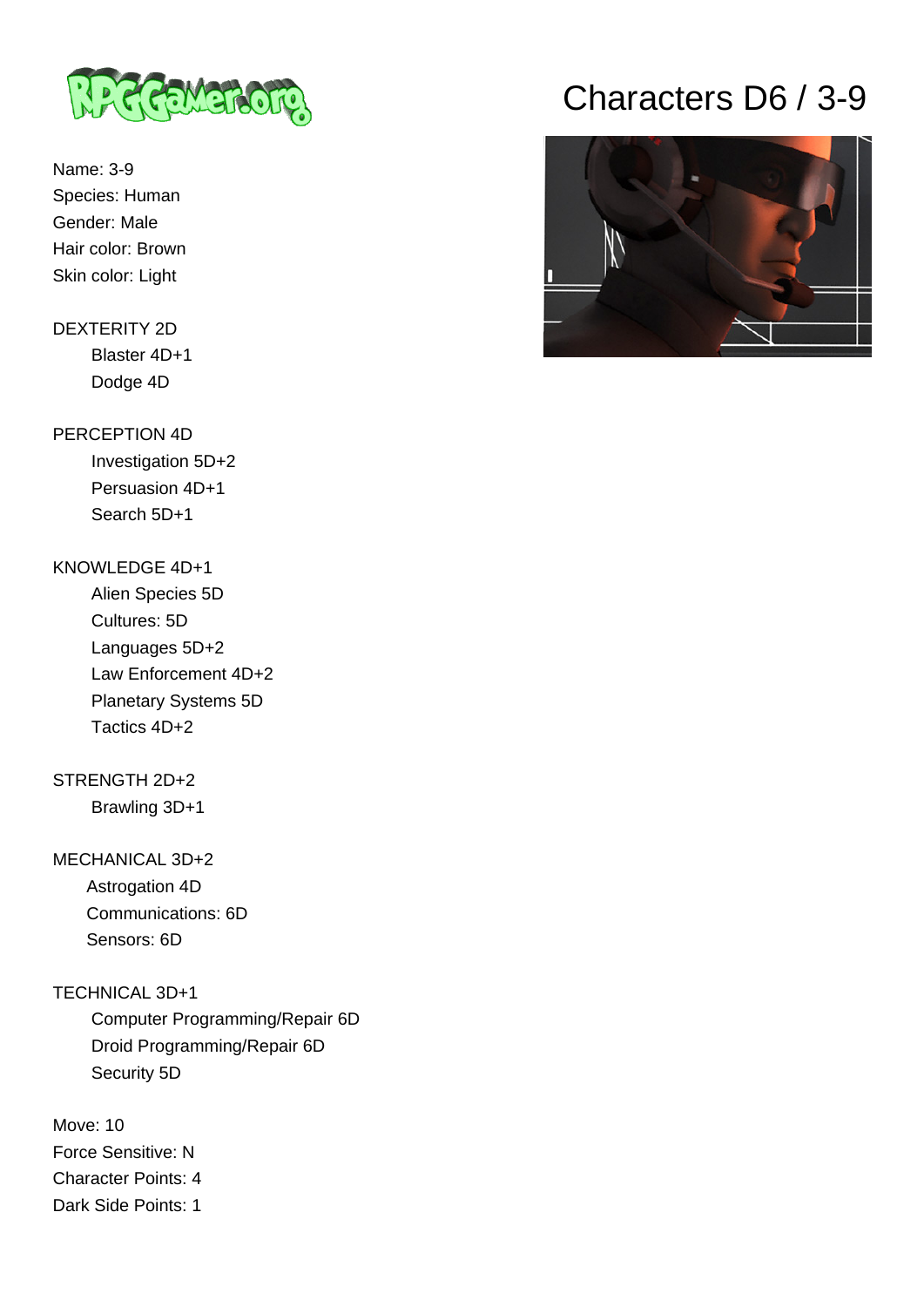Force Points: 1

Description:

Cybernetics; Cranial implants

Equipment:

Imperial Uniform, Code Cylinder, Blaster Pistol (4D)

Description: 3-9 was a human male listener who served the Galactic Empire's Information Office under the command of the controller LT-319 in 2 BBY. He was stationed aboard an IGV-55 surveillance vessel. One of his colleagues was a female intelligence officer. 3-9 and his colleagues took part in an operation to hijack rebel droid Chopper and discover the location of Chopper Base. 3-9 and his colleagues perished when the rebel Hera Syndulla transmitted a data surge that overwhelmed their ship's systems, causing it to explode.

3-9 was an Imperial intelligence officer who served aboard an IGV-55 surveillance vessel during the Age of the Empire. He was part of a group of individuals led by Imperial Controller LT-319 who gave up their autonomy and wore cyborg constructs. 3-9 was part of a psychological warfare operation by the Galactic Empire to combat the growing Alliance to Restore the Republic. His team was part of Grand Admiral Thrawn's efforts to gather intelligence on rebel activities.

In 2 BBY, 3-9 was stationed aboard his IGV-55 surveillance vessel when the rebel droids Chopper and AP-5 passed through the sensor outside the Imperial Security Bureau's station on Killun 71. Chopper and AP-5 had been sent by Phoenix Leader Hera Syndulla on a mission to steal clearance codes for an upcoming raid on the planet Lothal. Chopper's presence was detected by 3-9, who alerted LT-319. LT-319 rightfully suspected Chopper to be the rebel droid that Thrawn had warned about and ordered his crew to set a course for Killun Station.

Under the Controller's orders, 3-9 tracked scan 7161, which turned out to be the Sentinel-class landing craft that Chopper and AP-5 had traveled in. After 3-9 confirmed this fact, the Controller checked the archival data on unregistered rebel droids and found that Chopper was an outdated C1-series model; the same model that Grand Admiral Thrawn had referenced in his manual on the Phoenix Cell. 3-9 suggested alerting Killun Station but LT-319 decided to slice into Chopper's systems so that they could find the location of the Phoenix Squadron's base.

Monitoring Chopper through surveillance cameras, 3-9 discovered that Chopper was toying with a network terminal while waiting for AP-5 to collect the clearance codes from the central computer core. Under LT-319's orders, 3-9 "captured" Chopper by using the terminal to remotely reprogram the droid. After taking over Chopper, 3-9 found that the droid's memory banks did not contain the location of the rebel base. Undeterred, LT-319 ordered Chopper to accompany his fellow rebels back to their ship. Chopper traveled with AP-5 and their pilot Wedge Antilles back to the Spectres' rebel cell's VCX-100 light freighter Ghost.

Under LT-319's direction, Chopper brought the Ghost out of hyperspace and trapped his fellow rebels in